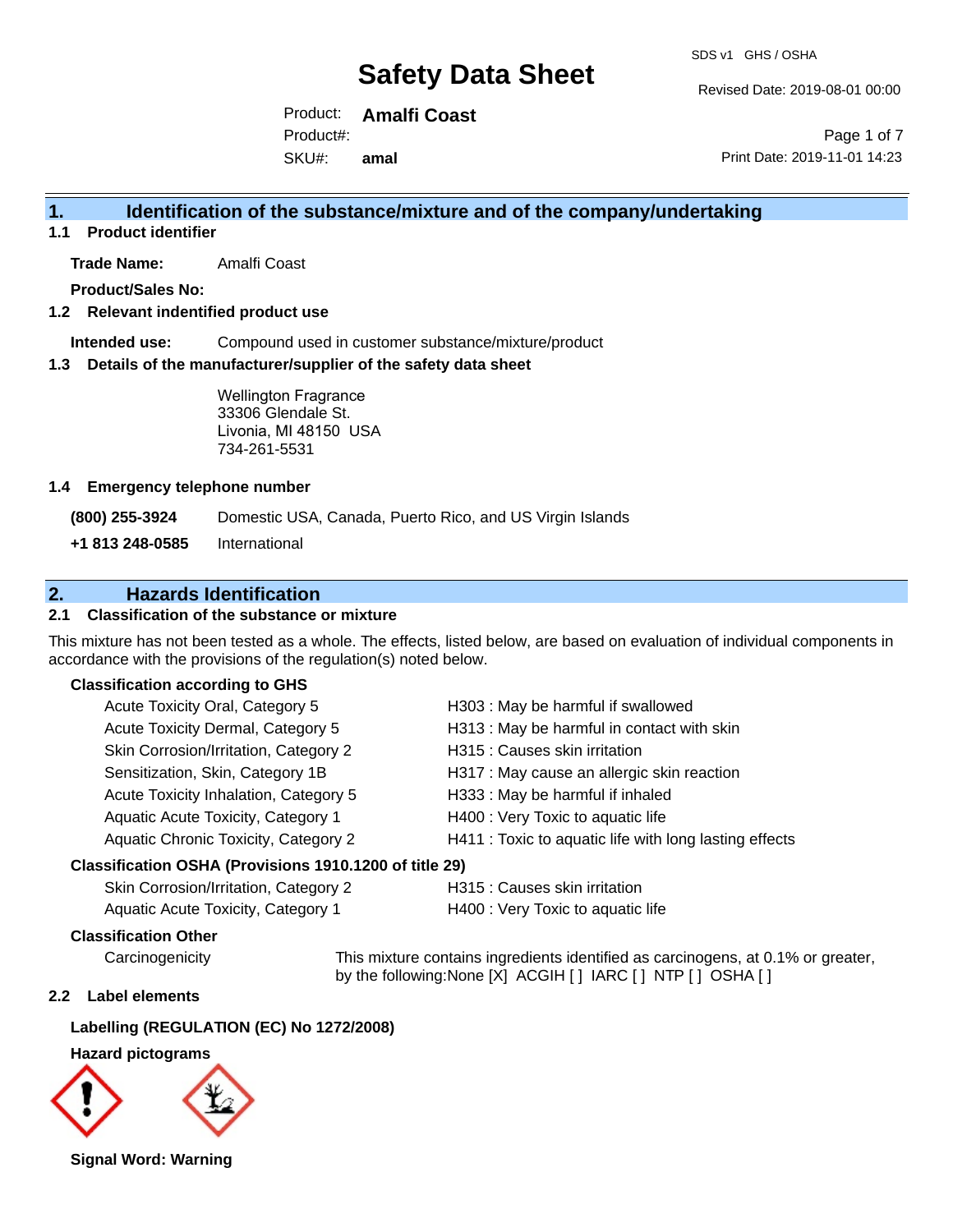SDS v1 GHS / OSHA

Revised Date: 2019-08-01 00:00

Product: **Amalfi Coast**

SKU#: Product#: **amal**

Page 2 of 7 Print Date: 2019-11-01 14:23

| <b>Hazard statments</b>         |                                                                         |
|---------------------------------|-------------------------------------------------------------------------|
| H <sub>303</sub>                | May be harmful if swallowed                                             |
| H313                            | May be harmful in contact with skin                                     |
| H315                            | Causes skin irritation                                                  |
| H317                            | May cause an allergic skin reaction                                     |
| H333                            | May be harmful if inhaled                                               |
| H400                            | Very Toxic to aquatic life                                              |
| H411                            | Toxic to aquatic life with long lasting effects                         |
| <b>Precautionary Statements</b> |                                                                         |
| <b>Prevention:</b>              |                                                                         |
| P <sub>264</sub>                | Wash hands thoroughly after handling                                    |
| P <sub>272</sub>                | Contaminated work clothing should not be allowed out of the workplace   |
| P273                            | Avoid release to the environment                                        |
| <b>Response:</b>                |                                                                         |
| $P302 + P352$                   | IF ON SKIN: Wash with soap and water                                    |
| $P304 + P312$                   | IF INHALED: Call a POISON CENTER or doctor/physician if you feel unwell |
| P312                            | Call a POISON CENTER or doctor/physician if you feel unwell             |
| P333 + P313                     | If skin irritation or a rash occurs: Get medical advice/attention       |
| P362                            | Take off contaminated clothing and wash before reuse                    |
| P363                            | Wash contaminated clothing before reuse                                 |
| P391                            | <b>Collect Spillage</b>                                                 |
| <b>Other Hazards</b><br>2.3     |                                                                         |
| no data available               |                                                                         |

## **3. Composition/Information on Ingredients**

## **3.1 Mixtures**

This product is a complex mixture of ingredients, which contains among others the following substance(s), presenting a health or environmental hazard within the meaning of the UN Globally Harmonized System of Classification and Labeling of Chemicals (GHS):

| CAS#<br>Ingredient                    | EC#                                                         | Conc.<br>Range | <b>GHS Classification</b>    |
|---------------------------------------|-------------------------------------------------------------|----------------|------------------------------|
| 120-51-4<br>Benzyl Benzoate           | $204 - 402 - 9$                                             | $20 - 30 \%$   | H302; H313; H400; H411       |
| $105 - 95 - 3$<br>Ethylene brassylate | 203-347-8                                                   | $5 - 10 \%$    | H401                         |
| 54464-57-2                            | 259-174-3<br><b>Tetramethyl Acetyloctahydronaphthalenes</b> | $2 - 5%$       | H315; H317; H400; H410       |
| 115-95-7<br>Linalyl Acetate           | 204-116-4                                                   | $2 - 5%$       | H227; H315; H317; H320; H402 |
| 118-58-1<br><b>Benzyl Salicylate</b>  | 204-262-9                                                   | $2 - 5%$       | H303; H317; H320; H401; H412 |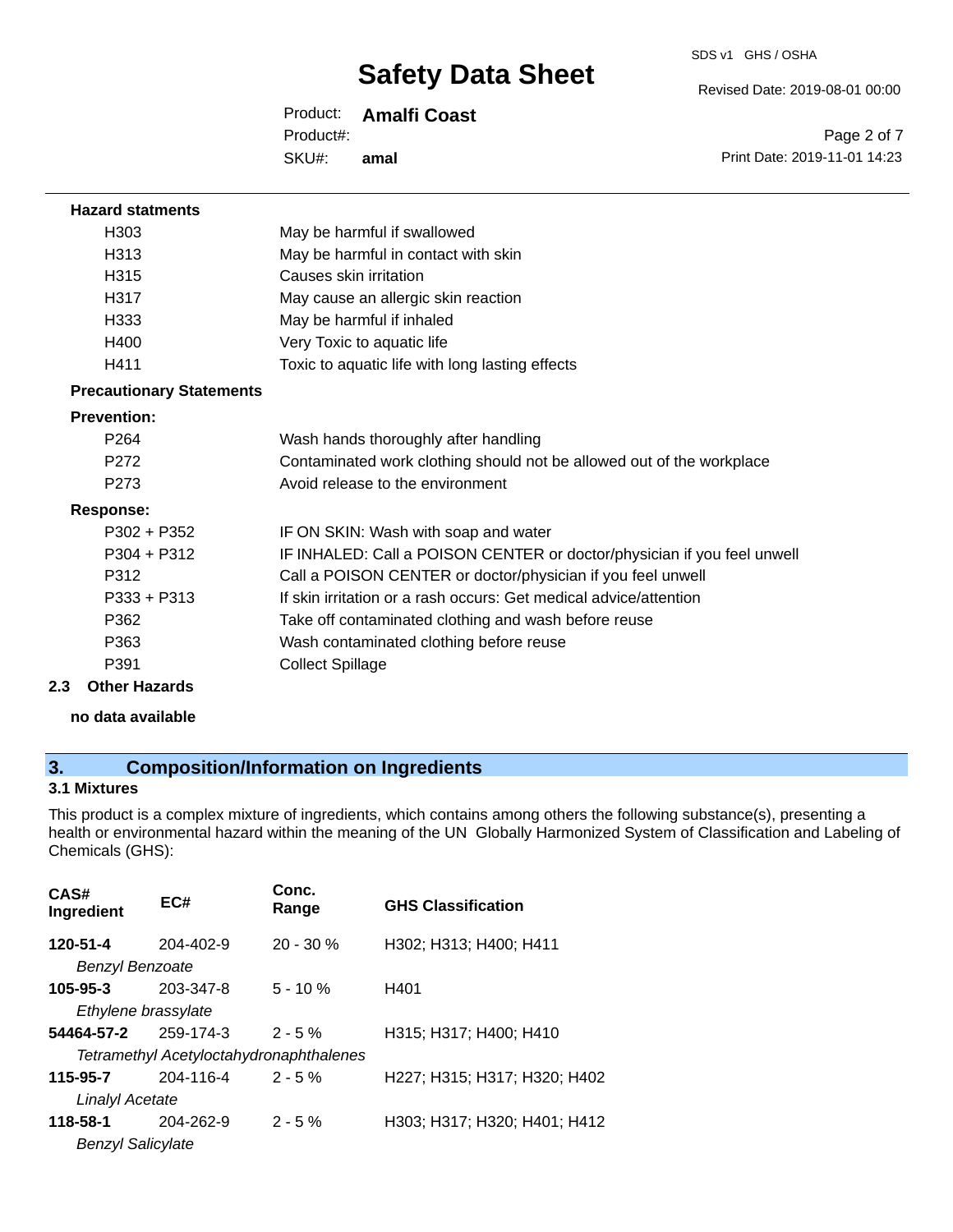SDS v1 GHS / OSHA

Revised Date: 2019-08-01 00:00

Product: **Amalfi Coast**

Product#:

SKU#: **amal**

Page 3 of 7 Print Date: 2019-11-01 14:23

| CAS#<br>Ingredient  | EC#                               | Conc.<br>Range                                           | <b>GHS Classification</b>                                                                   |
|---------------------|-----------------------------------|----------------------------------------------------------|---------------------------------------------------------------------------------------------|
| 78-70-6<br>Linalool | 201-134-4                         | $1 - 2\%$                                                | H227: H303: H315: H317: H319: H402                                                          |
| 1205-17-0           | 214-881-6                         | $0.1 - 1.0 \%$                                           | H303; H317; H361; H401; H411                                                                |
|                     |                                   | a-Methyl-1,3-benzodioxole-5-propionaldehyde              |                                                                                             |
| 140-67-0            | 205-427-8                         | $0.1 - 1.0 \%$                                           | H227; H302; H316; H317; H341; H351;                                                         |
|                     | benzen, 1-methoxy-4-(2-propenyl)- |                                                          | H402                                                                                        |
|                     |                                   | See Section 16 for full text of GHS classification codes |                                                                                             |
|                     |                                   |                                                          | See Section 16 for full text of GHS classification codes which where not shown in section 2 |
|                     |                                   | Total Hydrocarbon Content (% $w/w$ ) = 0.57              |                                                                                             |

## **4. First Aid Measures**

| <b>Description of first aid measures</b><br>4.1                    |                                                                                                               |  |  |  |
|--------------------------------------------------------------------|---------------------------------------------------------------------------------------------------------------|--|--|--|
| Inhalation:                                                        | Remove from exposure site to fresh air and keep at rest.<br>Obtain medical advice.                            |  |  |  |
| <b>Eye Exposure:</b>                                               | Flush immediately with water for at least 15 minutes.<br>Contact physician if symptoms persist.               |  |  |  |
| <b>Skin Exposure:</b>                                              | Remove contaminated clothes. Wash thoroughly with water (and soap).<br>Contact physician if symptoms persist. |  |  |  |
| Ingestion:                                                         | Rinse mouth with water and obtain medical advice.                                                             |  |  |  |
| Most important symptoms and effects, both acute and delayed<br>4.2 |                                                                                                               |  |  |  |
| <b>Symptoms:</b>                                                   | no data available                                                                                             |  |  |  |
| <b>Risks:</b>                                                      | Refer to Section 2.2 "Hazard Statements"                                                                      |  |  |  |
| 4.3                                                                | Indication of any immediate medical attention and special treatment needed                                    |  |  |  |
|                                                                    |                                                                                                               |  |  |  |
| <b>Treatment:</b>                                                  | Refer to Section 2.2 "Response"                                                                               |  |  |  |
| 5 <sub>1</sub><br><b>Fire-Fighting measures</b>                    |                                                                                                               |  |  |  |
| <b>Extinguishing media</b><br>5.1                                  |                                                                                                               |  |  |  |
| Suitable:                                                          | Carbon dioxide (CO2), Dry chemical, Foam                                                                      |  |  |  |
| Unsuitable                                                         | Do not use a direct water jet on burning material                                                             |  |  |  |
| 5.2 Special hazards arising from the substance or mixture          |                                                                                                               |  |  |  |
| During fire fighting:<br>5.3 Advice for firefighters               | Water may be ineffective                                                                                      |  |  |  |

# **6. Calcidental Release Measures**<br>**6.1** Personal precautions, protective equipment

## **6.1 Personal precautions, protective equipment and emergency procedures**

Avoid inhalation and contact with skin and eyes. A self-contained breathing apparatus is recommended in case of a major spill.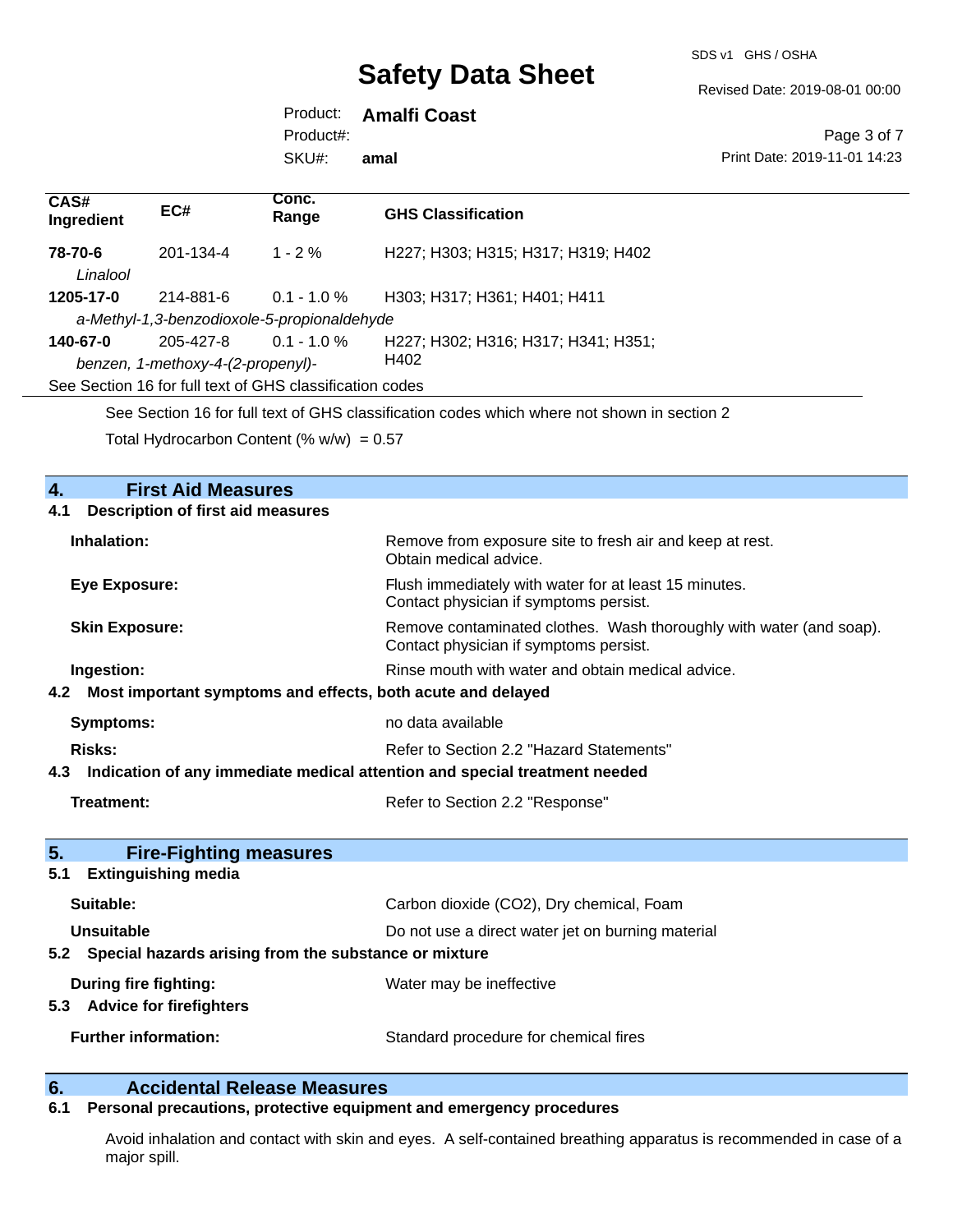Revised Date: 2019-08-01 00:00

Product: **Amalfi Coast** SKU#: Product#: **amal**

Page 4 of 7 Print Date: 2019-11-01 14:23

### **6.2 Environmental precautions**

Keep away from drains, soil, and surface and groundwater.

### **6.3 Methods and materials for containment and cleaning up**

Clean up spillage promptly. Remove ignition sources. Provide adequate ventilation. Avoid excessive inhalation of vapors. Gross spillages should be contained by use of sand or inert powder and disposed of according to the local regulations.

### **6.4 Reference to other sections**

Not Applicable

# **7. Handling and Storage**<br>**7.1** Precautions for safe handling

### **Precautions for safe handling**

Apply according to good manufacturing and industrial hygiene practices with proper ventilation. Do not drink, eat or smoke while handling. Respect good personal hygiene.

### **7.2 Conditions for safe storage, including any incompatibilities**

Store in a cool, dry and ventilated area away from heat sources and protected from light in tightly closed original container. Avoid uncoated metal container. Keep air contact to a minimum.

### **7.3 Specific end uses**

No information available

## **8. Exposure Controls/Personal Protection**

**8.1 Control parameters**

**Exposure Limits:** Contains no substances with occupational exposure limit values.

**Engineering Controls:** Use local exhaust as needed.

### **8.2 Exposure controls - Personal protective equipment**

**Eye protection:** Tightly sealed goggles, face shield, or safety glasses with brow guards and side shields, etc. as may be appropriate for the exposure **Respiratory protection:** Avoid excessive inhalation of concentrated vapors. Apply local ventilation where appropriate.

**Skin protection:** Avoid Skin contact. Use chemically resistant gloves as needed.

### **9. Physical and Chemical Properties**

### **9.1 Information on basic physical and chemical properties**

| Appearance:                | Liquid                                 |
|----------------------------|----------------------------------------|
| Odor:                      | Conforms to Standard                   |
| Color:                     | Yellow Tint (G0/1) to Pale Yellow (G3) |
| <b>Viscosity:</b>          | Liquid                                 |
| <b>Freezing Point:</b>     | Not determined                         |
| <b>Boiling Point:</b>      | Not determined                         |
| <b>Melting Point:</b>      | Not determined                         |
| <b>Flashpoint (CCCFP):</b> | $>200$ F (93.33 C)                     |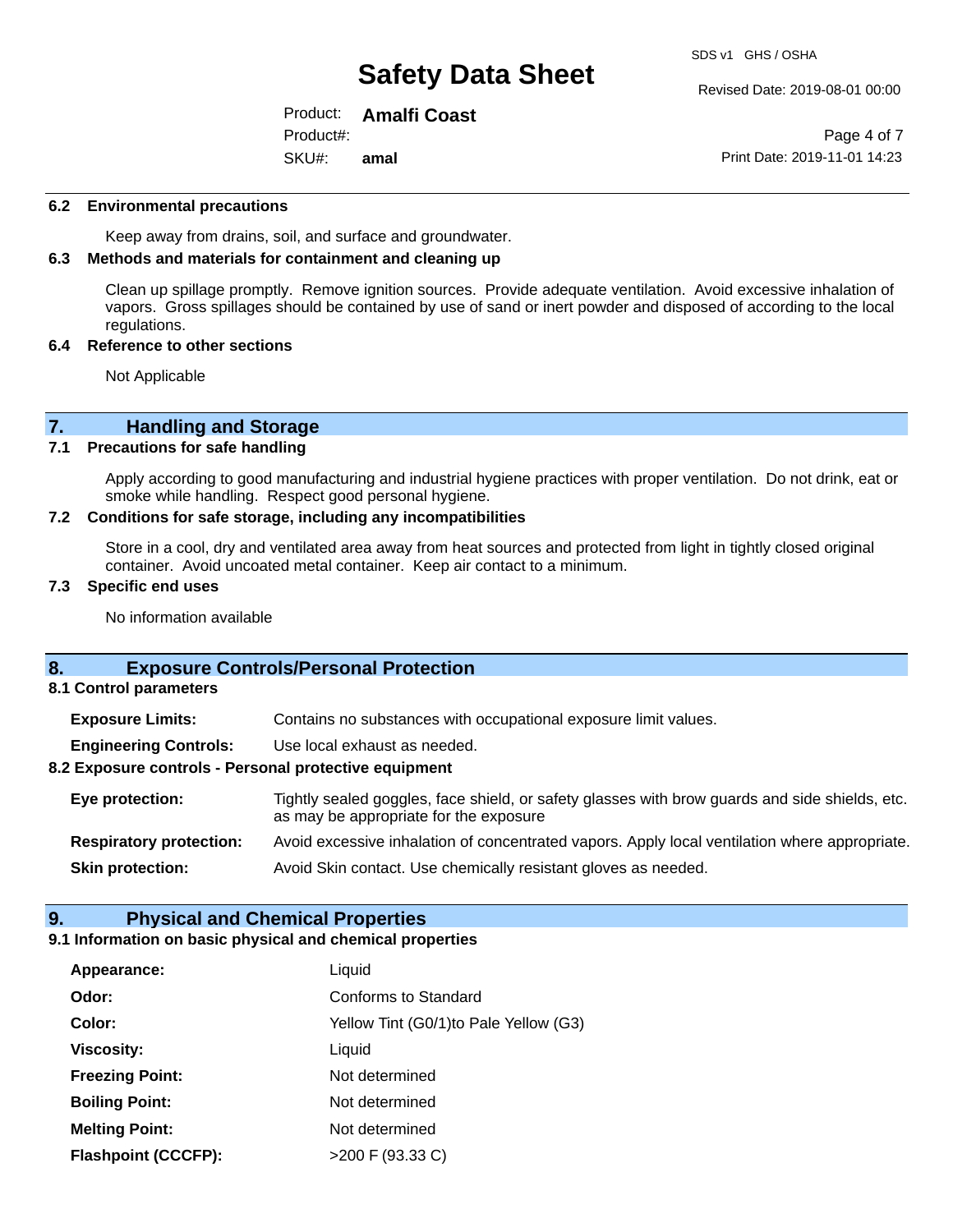Revised Date: 2019-08-01 00:00

Product: **Amalfi Coast** SKU#: Product#: **amal**

Page 5 of 7 Print Date: 2019-11-01 14:23

| <b>Auto flammability:</b>    | Not determined |
|------------------------------|----------------|
| <b>Explosive Properties:</b> | None Expected  |
| <b>Oxidizing properties:</b> | None Expected  |
| Vapor Pressure (mmHg@20 C):  | 0.0223         |
| %VOC:                        | 0.02           |
| Specific Gravity @ 25 C:     | 0.9800         |
| Density @ 25 C:              | 0.9770         |
| Refractive Index @ 20 C:     | 1.4980         |
| Soluble in:                  | Oil            |

## **10. Stability and Reactivity**

| <b>10.1 Reactivity</b>                  | None                                               |
|-----------------------------------------|----------------------------------------------------|
| <b>10.2 Chemical stability</b>          | Stable                                             |
| 10.3 Possibility of hazardous reactions | None known                                         |
| 10.4 Conditions to avoid                | None known                                         |
| 10.5 Incompatible materials             | Strong oxidizing agents, strong acids, and alkalis |
| 10.6 Hazardous decomposition products   | None known                                         |

## **11. Toxicological Information**

## **11.1 Toxicological Effects**

Acute Toxicity Estimates (ATEs) based on the individual Ingredient Toxicity Data utilizing the "Additivity Formula"

| (LD50: 4551.3744) May be harmful in contact with skin<br>Acute toxicity - Dermal - (Rabbit) mg/kg<br>Acute toxicity - Inhalation - (Rat) mg/L/4hr<br>(LD50: 33.7536) May be harmful if inhaled<br><b>Skin corrosion / irritation</b><br>May be harmful if inhaled<br>Not classified - the classification criteria are not met<br>Serious eye damage / irritation<br>Not classified - the classification criteria are not met<br><b>Respiratory sensitization</b><br><b>Skin sensitization</b><br>May cause an allergic skin reaction<br><b>Germ cell mutagenicity</b><br>Not classified - the classification criteria are not met<br>Not classified - the classification criteria are not met<br>Carcinogenicity<br><b>Reproductive toxicity</b><br>Not classified - the classification criteria are not met<br>Specific target organ toxicity - single exposure<br>Not classified - the classification criteria are not met<br>Not classified - the classification criteria are not met<br>Specific target organ toxicity - repeated exposure | Acute toxicity - Oral - (Rat) mg/kg | (LD50: 2859.0057) May be harmful if swallowed |
|------------------------------------------------------------------------------------------------------------------------------------------------------------------------------------------------------------------------------------------------------------------------------------------------------------------------------------------------------------------------------------------------------------------------------------------------------------------------------------------------------------------------------------------------------------------------------------------------------------------------------------------------------------------------------------------------------------------------------------------------------------------------------------------------------------------------------------------------------------------------------------------------------------------------------------------------------------------------------------------------------------------------------------------------|-------------------------------------|-----------------------------------------------|
|                                                                                                                                                                                                                                                                                                                                                                                                                                                                                                                                                                                                                                                                                                                                                                                                                                                                                                                                                                                                                                                |                                     |                                               |
|                                                                                                                                                                                                                                                                                                                                                                                                                                                                                                                                                                                                                                                                                                                                                                                                                                                                                                                                                                                                                                                |                                     |                                               |
|                                                                                                                                                                                                                                                                                                                                                                                                                                                                                                                                                                                                                                                                                                                                                                                                                                                                                                                                                                                                                                                |                                     |                                               |
|                                                                                                                                                                                                                                                                                                                                                                                                                                                                                                                                                                                                                                                                                                                                                                                                                                                                                                                                                                                                                                                |                                     |                                               |
|                                                                                                                                                                                                                                                                                                                                                                                                                                                                                                                                                                                                                                                                                                                                                                                                                                                                                                                                                                                                                                                |                                     |                                               |
|                                                                                                                                                                                                                                                                                                                                                                                                                                                                                                                                                                                                                                                                                                                                                                                                                                                                                                                                                                                                                                                |                                     |                                               |
|                                                                                                                                                                                                                                                                                                                                                                                                                                                                                                                                                                                                                                                                                                                                                                                                                                                                                                                                                                                                                                                |                                     |                                               |
|                                                                                                                                                                                                                                                                                                                                                                                                                                                                                                                                                                                                                                                                                                                                                                                                                                                                                                                                                                                                                                                |                                     |                                               |
|                                                                                                                                                                                                                                                                                                                                                                                                                                                                                                                                                                                                                                                                                                                                                                                                                                                                                                                                                                                                                                                |                                     |                                               |
|                                                                                                                                                                                                                                                                                                                                                                                                                                                                                                                                                                                                                                                                                                                                                                                                                                                                                                                                                                                                                                                |                                     |                                               |
|                                                                                                                                                                                                                                                                                                                                                                                                                                                                                                                                                                                                                                                                                                                                                                                                                                                                                                                                                                                                                                                |                                     |                                               |
| Not classified - the classification criteria are not met<br><b>Aspiration hazard</b>                                                                                                                                                                                                                                                                                                                                                                                                                                                                                                                                                                                                                                                                                                                                                                                                                                                                                                                                                           |                                     |                                               |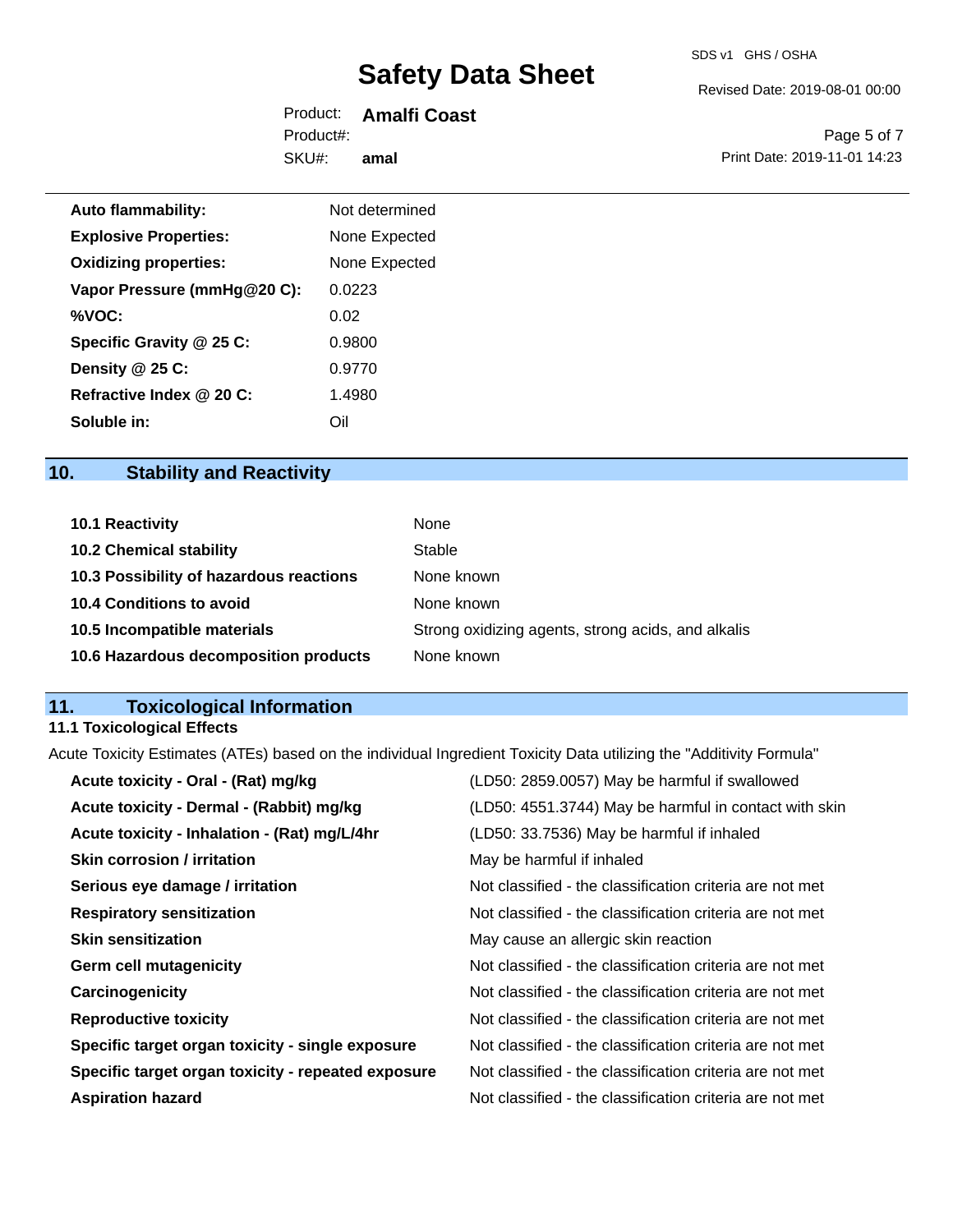SDS v1 GHS / OSHA

Revised Date: 2019-08-01 00:00

Product: **Amalfi Coast** SKU#: Product#: **amal**

Page 6 of 7 Print Date: 2019-11-01 14:23

| 12.<br><b>Ecological Information</b> |                                                 |
|--------------------------------------|-------------------------------------------------|
| <b>12.1 Toxicity</b>                 |                                                 |
| <b>Acute acquatic toxicity</b>       | Very Toxic to aquatic life                      |
| <b>Chronic acquatic toxicity</b>     | Toxic to aquatic life with long lasting effects |
| <b>Toxicity Data on soil</b>         | no data available                               |
| <b>Toxicity on other organisms</b>   | no data available                               |
| 12.2 Persistence and degradability   | no data available                               |
| 12.3 Bioaccumulative potential       | no data available                               |
| 12.4 Mobility in soil                | no data available                               |
| 12.5 Other adverse effects           | no data available                               |
|                                      |                                                 |

## **13. Disposal Conditions**

### **13.1 Waste treatment methods**

Do not allow product to reach sewage systems. Dispose of in accordance with all local and national regulations. Send to a licensed waste management company.The product should not be allowed to enter drains, water courses or the soil. Do not contaminate ponds, waterways or ditches with chemical or used container.

## **14. Transport Information**

| <b>Marine Pollutant</b>                                       | Yes. Ingredient of greatest environmental impact:<br>120-51-4 : (20 - 30 %) : Benzyl Benzoate |              |                                     |                 |               |
|---------------------------------------------------------------|-----------------------------------------------------------------------------------------------|--------------|-------------------------------------|-----------------|---------------|
| <b>Regulator</b>                                              |                                                                                               | <b>Class</b> | <b>Pack Group</b>                   | <b>Sub Risk</b> | UN-nr.        |
| U.S. DOT (Non-Bulk)                                           |                                                                                               |              | Not Regulated - Not Dangerous Goods |                 |               |
| <b>Chemicals NOI</b>                                          |                                                                                               |              |                                     |                 |               |
| <b>ADR/RID (International Road/Rail)</b>                      |                                                                                               |              |                                     |                 |               |
| <b>Environmentally Hazardous</b><br>Substance, Liquid, n.o.s. |                                                                                               | 9            | Ш                                   |                 | UN3082        |
| <b>IATA (Air Cargo)</b>                                       |                                                                                               |              |                                     |                 |               |
| <b>Environmentally Hazardous</b><br>Substance, Liquid, n.o.s. |                                                                                               | 9            | Ш                                   |                 | <b>UN3082</b> |
| <b>IMDG (Sea)</b>                                             |                                                                                               |              |                                     |                 |               |
| <b>Environmentally Hazardous</b><br>Substance, Liquid, n.o.s. |                                                                                               | 9            | Ш                                   |                 | <b>UN3082</b> |

| 15.<br><b>Regulatory Information</b>                                 |                                                              |  |  |
|----------------------------------------------------------------------|--------------------------------------------------------------|--|--|
| <b>U.S. Federal Regulations</b>                                      |                                                              |  |  |
| <b>TSCA (Toxic Substance Control Act)</b>                            | All components of the substance/mixture are listed or exempt |  |  |
| 40 CFR(EPCRA, SARA, CERCLA and CAA)<br><b>U.S. State Regulations</b> | This product contains NO components of concern.              |  |  |
| <b>California Proposition 65 Warning</b>                             | This product contains the following components:              |  |  |